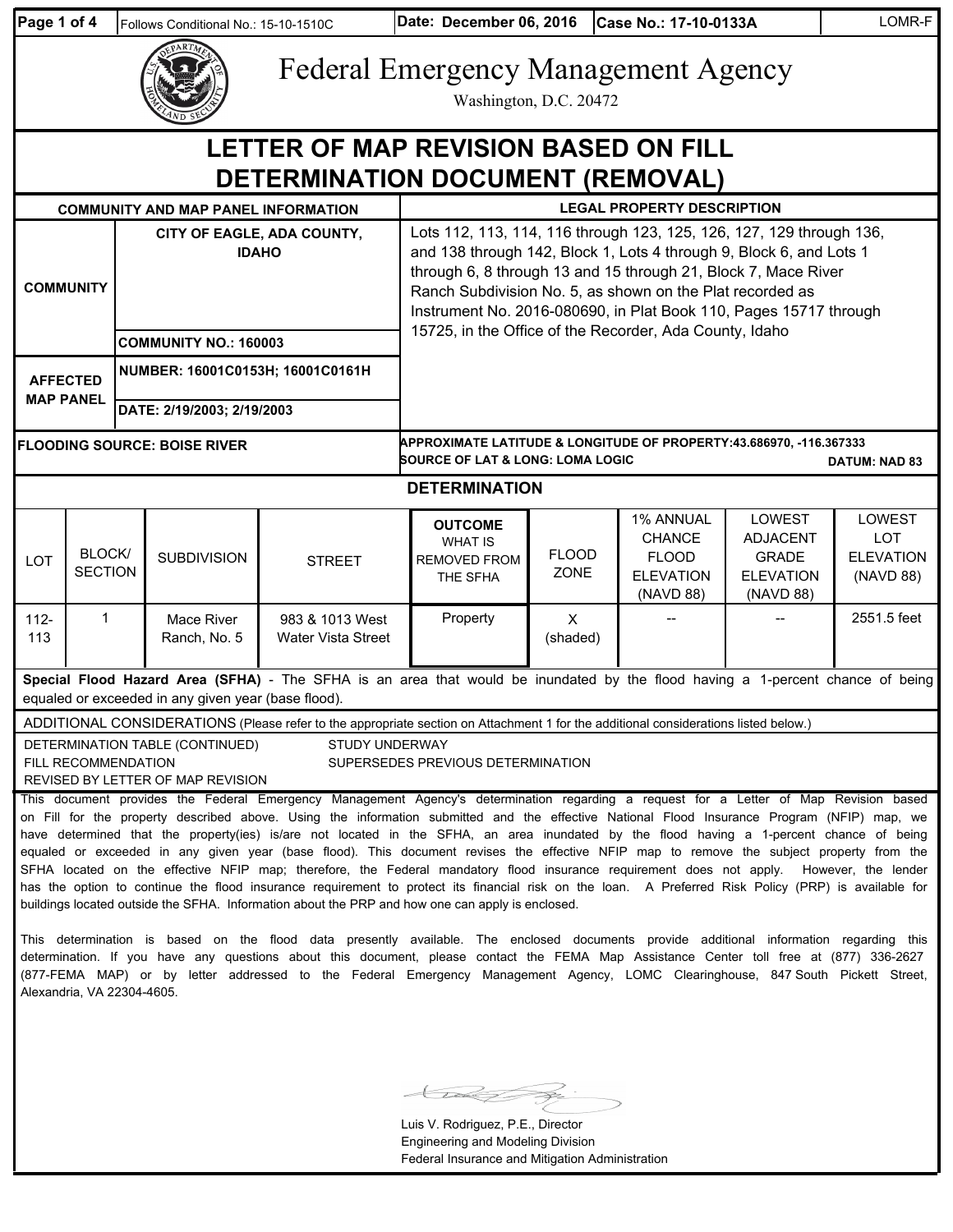

# Federal Emergency Management Agency

Washington, D.C. 20472

## **LETTER OF MAP REVISION BASED ON FILL DETERMINATION DOCUMENT (REMOVAL)**

ATTACHMENT 1 (ADDITIONAL CONSIDERATIONS)

|                | <b>DETERMINATION TABLE (CONTINUED)</b> |                            |                                                       |                                                                     |                            |                                                                      |                                                                                   |                                                              |  |  |
|----------------|----------------------------------------|----------------------------|-------------------------------------------------------|---------------------------------------------------------------------|----------------------------|----------------------------------------------------------------------|-----------------------------------------------------------------------------------|--------------------------------------------------------------|--|--|
| LOT            | <b>BLOCK/</b><br><b>SECTION</b>        | <b>SUBDIVISION</b>         | <b>STREET</b>                                         | <b>OUTCOME</b><br><b>WHAT IS</b><br><b>REMOVED FROM</b><br>THE SFHA | <b>FLOOD</b><br>ZONE       | 1% ANNUAL<br>CHANCE<br><b>FLOOD</b><br><b>ELEVATION</b><br>(NAVD 88) | <b>LOWEST</b><br><b>ADJACENT</b><br><b>GRADE</b><br><b>ELEVATION</b><br>(NAVD 88) | <b>LOWEST</b><br><b>LOT</b><br><b>ELEVATION</b><br>(NAVD 88) |  |  |
| 114            | $\mathbf{1}$                           | Mace River<br>Ranch, No. 5 | 1005 South Heron<br>Pointe Way                        | Property                                                            | $\pmb{\times}$<br>(shaded) | $-$                                                                  | $\overline{a}$                                                                    | 2549.9 feet                                                  |  |  |
| $116 -$<br>123 | $\mathbf{1}$                           | Mace River<br>Ranch, No. 5 | South Heron Pointe<br>Way                             | Property                                                            | $\mathsf{X}$<br>(shaded)   | $-$                                                                  | $\overline{\phantom{a}}$                                                          | 2548.9 feet                                                  |  |  |
| $125 -$<br>127 | $\mathbf{1}$                           | Mace River<br>Ranch, No. 5 | West Back Forty<br>Court                              | Property                                                            | $\mathsf{X}$<br>(shaded)   | $\overline{a}$                                                       |                                                                                   | 2549.2 feet                                                  |  |  |
| 129-<br>136    | $\mathbf{1}$                           | Mace River<br>Ranch, No. 5 | West Back Forty<br>Court and West Back<br>Forty Drive | Property                                                            | $\mathsf{X}$<br>(shaded)   | $\overline{a}$                                                       | $-$                                                                               | 2548.9 feet                                                  |  |  |
| 138-<br>141    | $\mathbf{1}$                           | Mace River<br>Ranch, No. 5 | West Back Forty<br><b>Drive</b>                       | Property                                                            | $\mathsf{X}$<br>(shaded)   | ÷-                                                                   | $\overline{\phantom{a}}$                                                          | 2549.6 feet                                                  |  |  |
| 142            | $\mathbf{1}$                           | Mace River<br>Ranch, No. 5 | 774 South Lake<br>Pointe Way                          | Property                                                            | $\mathsf{x}$<br>(shaded)   | <u>.,</u>                                                            | $\overline{a}$                                                                    | 2550.2 feet                                                  |  |  |
| $4 - 9$        | $\,6$                                  | Mace River<br>Ranch, No. 5 | South Lake Point<br>Way                               | Property                                                            | $\mathsf{X}$<br>(shaded)   | --                                                                   | $\overline{\phantom{a}}$                                                          | 2549.6 feet                                                  |  |  |
| $1-6$          | $\overline{7}$                         | Mace River<br>Ranch, No. 5 | West Back Forty<br><b>Drive</b>                       | Property                                                            | $\mathsf{X}$<br>(shaded)   |                                                                      |                                                                                   | 2548.5 feet                                                  |  |  |
| $8 - 13$       | $\overline{7}$                         | Mace River<br>Ranch, No. 5 | South Lake Point<br>Way                               | Property                                                            | $\mathsf{X}$<br>(shaded)   | $\overline{a}$                                                       | $\overline{a}$                                                                    | 2549.4 feet                                                  |  |  |
| 15             | $\overline{7}$                         | Mace River<br>Ranch, No. 5 | 1010 West Water<br>Vista Street                       | Property                                                            | $\pmb{\times}$<br>(shaded) | --                                                                   |                                                                                   | 2551.6 feet                                                  |  |  |

This attachment provides additional information regarding this request. If you have any questions about this attachment, please contact the FEMA Map Assistance Center toll free at (877) 336-2627 (877-FEMA MAP) or by letter addressed to the Federal Emergency Management Agency, LOMC Clearinghouse, 847 South Pickett Street, Alexandria, VA 22304-4605.

Luis V. Rodriguez, P.E., Director Engineering and Modeling Division Federal Insurance and Mitigation Administration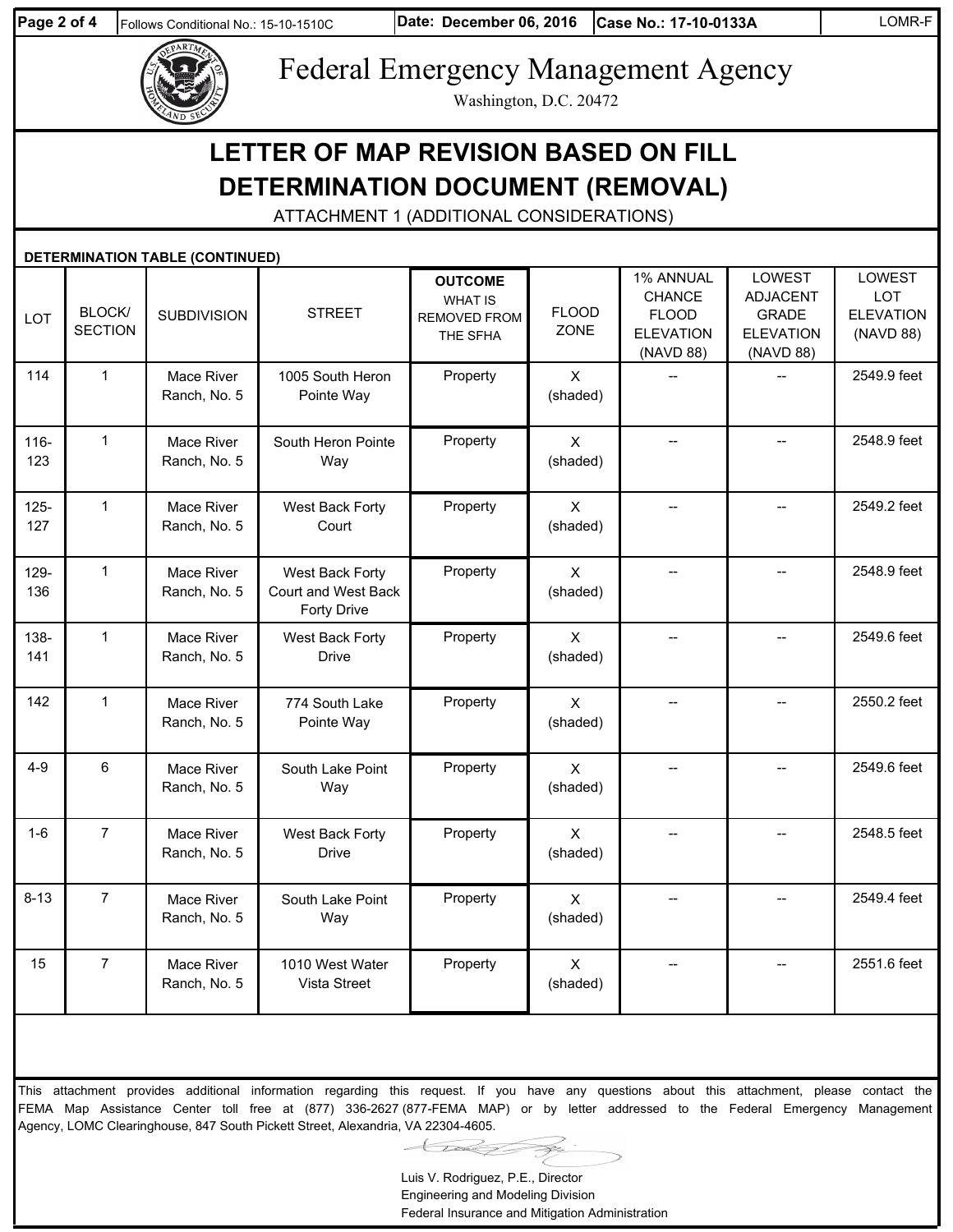| Page 3 of 4<br>Follows Conditional No.: 15-10-1510C                                                                         |                                 |                            |                           | Date: December 06, 2016                                             |                             | Case No.: 17-10-0133A                                                              |                                                                                   | LOMR-F                                                       |  |
|-----------------------------------------------------------------------------------------------------------------------------|---------------------------------|----------------------------|---------------------------|---------------------------------------------------------------------|-----------------------------|------------------------------------------------------------------------------------|-----------------------------------------------------------------------------------|--------------------------------------------------------------|--|
| <b>Federal Emergency Management Agency</b><br>Washington, D.C. 20472                                                        |                                 |                            |                           |                                                                     |                             |                                                                                    |                                                                                   |                                                              |  |
| <b>LETTER OF MAP REVISION BASED ON FILL</b><br>DETERMINATION DOCUMENT (REMOVAL)<br>ATTACHMENT 1 (ADDITIONAL CONSIDERATIONS) |                                 |                            |                           |                                                                     |                             |                                                                                    |                                                                                   |                                                              |  |
| <b>LOT</b>                                                                                                                  | <b>BLOCK/</b><br><b>SECTION</b> | <b>SUBDIVISION</b>         | <b>STREET</b>             | <b>OUTCOME</b><br><b>WHAT IS</b><br><b>REMOVED FROM</b><br>THE SFHA | <b>FLOOD</b><br><b>ZONE</b> | <b>1% ANNUAL</b><br><b>CHANCE</b><br><b>FLOOD</b><br><b>ELEVATION</b><br>(NAVD 88) | <b>LOWEST</b><br><b>ADJACENT</b><br><b>GRADE</b><br><b>ELEVATION</b><br>(NAVD 88) | <b>LOWEST</b><br><b>LOT</b><br><b>ELEVATION</b><br>(NAVD 88) |  |
| $16 - 21$                                                                                                                   | $\overline{7}$                  | Mace River<br>Ranch, No. 5 | South Heron Pointe<br>Way | Property                                                            | X<br>(shaded)               |                                                                                    |                                                                                   | 2548.7 feet                                                  |  |

### **FILL RECOMMENDATION (This Additional Consideration applies to the preceding 12 Properties.)**

The minimum NFIP criteria for removal of the subject area based on fill have been met for this request and the community in which the property is located has certified that the area and any subsequent structure(s) built on the filled area are reasonably safe from flooding. FEMA's Technical Bulletin 10-01 provides guidance for the construction of buildings on land elevated above the base flood elevation through the placement of fill. A copy of Technical Bulletin 10-01 can be obtained by calling the FEMA Map Assistance Center toll free at (877) 336-2627 (877-FEMA MAP) or from our web site at http://www.fema.gov/mit/tb1001.pdf. Although the minimum NFIP standards no longer apply to this area, some communities may have floodplain management regulations that are more restrictive and may continue to enforce some or all of their requirements in areas outside the Special Flood Hazard Area.

### **REVISED BY LETTER OF MAP REVISION (This Additional Consideration applies to the**

#### **preceding 12 Properties.)**

The effective National Flood Insurance Program map for the subject property, has since been revised by a Letter of Map Revision (LOMR) dated 4/28/2009. The 4/28/2009 LOMR has been used in making the determination/comment for the subject property.

### **STUDY UNDERWAY (This Additional Consideration applies to all properties in the LOMR-F DETERMINATION DOCUMENT (REMOVAL))**

This determination is based on the flood data presently available. However, the Federal Emergency Management Agency is currently revising the National Flood Insurance Program (NFIP) map for the community. New flood data could be generated that may affect this property. When the new NFIP map is issued it will supersede this determination. The Federal requirement for the purchase of flood insurance will then be based on the newly revised NFIP map.

This attachment provides additional information regarding this request. If you have any questions about this attachment, please contact the FEMA Map Assistance Center toll free at (877) 336-2627 (877-FEMA MAP) or by letter addressed to the Federal Emergency Management Agency, LOMC Clearinghouse, 847 South Pickett Street, Alexandria, VA 22304-4605.

> Luis V. Rodriguez, P.E., Director Engineering and Modeling Division Federal Insurance and Mitigation Administration